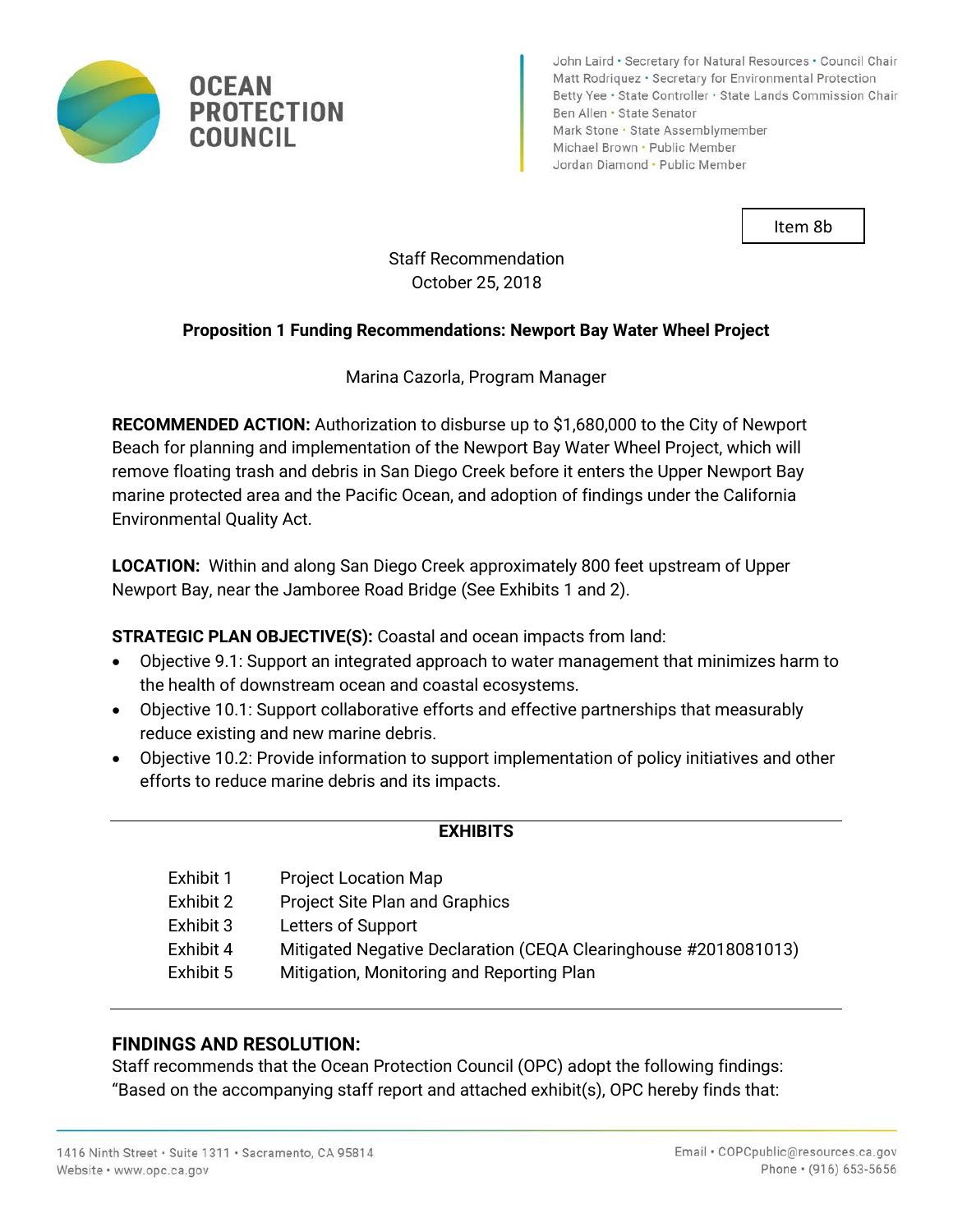- 1) The proposed project is consistent with the purposes of Division 26.5 of the Public Resources Code, the Ocean Protection Act;
- 2) The proposed project is consistent with OPC's Proposition 1 grant guidelines adopted in November 2017; and
- 3) OPC has reviewed the Mitigated Negative Declaration (MND) for the Newport Bay Water Wheel Project, adopted by the City of Newport Beach on September 25, 2018 pursuant to the to the California Environmental Quality Act (State Clearinghouse #2018081013) and attached to this staff recommendation as Exhibit 4, and adopts the mitigation monitoring and reporting plan included as Exhibit 5, and adopts the findings made in conformance with California Code of Regulations, Title 14, sections 15091 and 15096 (h) as contained in Exhibit 4."

Staff further recommends that OPC adopt the following resolution pursuant to Sections 35500 *et seq.* of the Public Resources Code:

"OPC hereby approves the disbursement of up to \$1,680,000 to the City of Newport Beach for the Newport Bay Water Wheel Project, which will remove floating trash and debris in San Diego Creek before it enters the Upper Newport Bay marine protected area.

This authorization is subject to the condition that prior to disbursement of funds, the City of Newport Beach shall submit for the review and approval of the Executive Director of OPC:

- 1. A detailed work plan, schedule, staff requirements, budget, and the names of any contractors intended to be used to complete the project, as well as discrete deliverables that can be produced in intervals to ensure the project is on target for successful completion.
- 2. Evidence that all necessary permits and approvals for the project have been obtained prior to buying, fabricating or manufacturing any major equipment components for the Water Wheel; and
- 3. A plan to create signage to acknowledge OPC and Proposition 1 funding. Projects will be developed under a shared understanding of process, management and delivery."

## **PROJECT SUMMARY:**

Located in San Diego Creek just upstream of Upper Newport Bay, the proposed project will remove floating trash and debris in San Diego Creek before it enters the Upper Newport Bay State Marine Conservation Area (a category of Marine Protected Area or MPA). The project includes both planning and implementation of the Newport Bay Water Wheel Project by the City of Newport Beach. The proposed 40-foot long, 30-foot wide, 14-foot high Water Wheel will be fixed to a pile system along the north shore of San Diego Creek. A buoy collection system will be deployed along the full width of the creek - about 140 feet wide - to direct floatable material to the Water Wheel. The design includes the installation of solar panels to create enough energy to support the needs of the water wheel. A rake and conveyor belt system, powered by the Water Wheel's solar-powered batteries, will lift trash from the water and deposit it onto a second conveyor belt that in turn transports the material into a dumpster located landside. Landside, a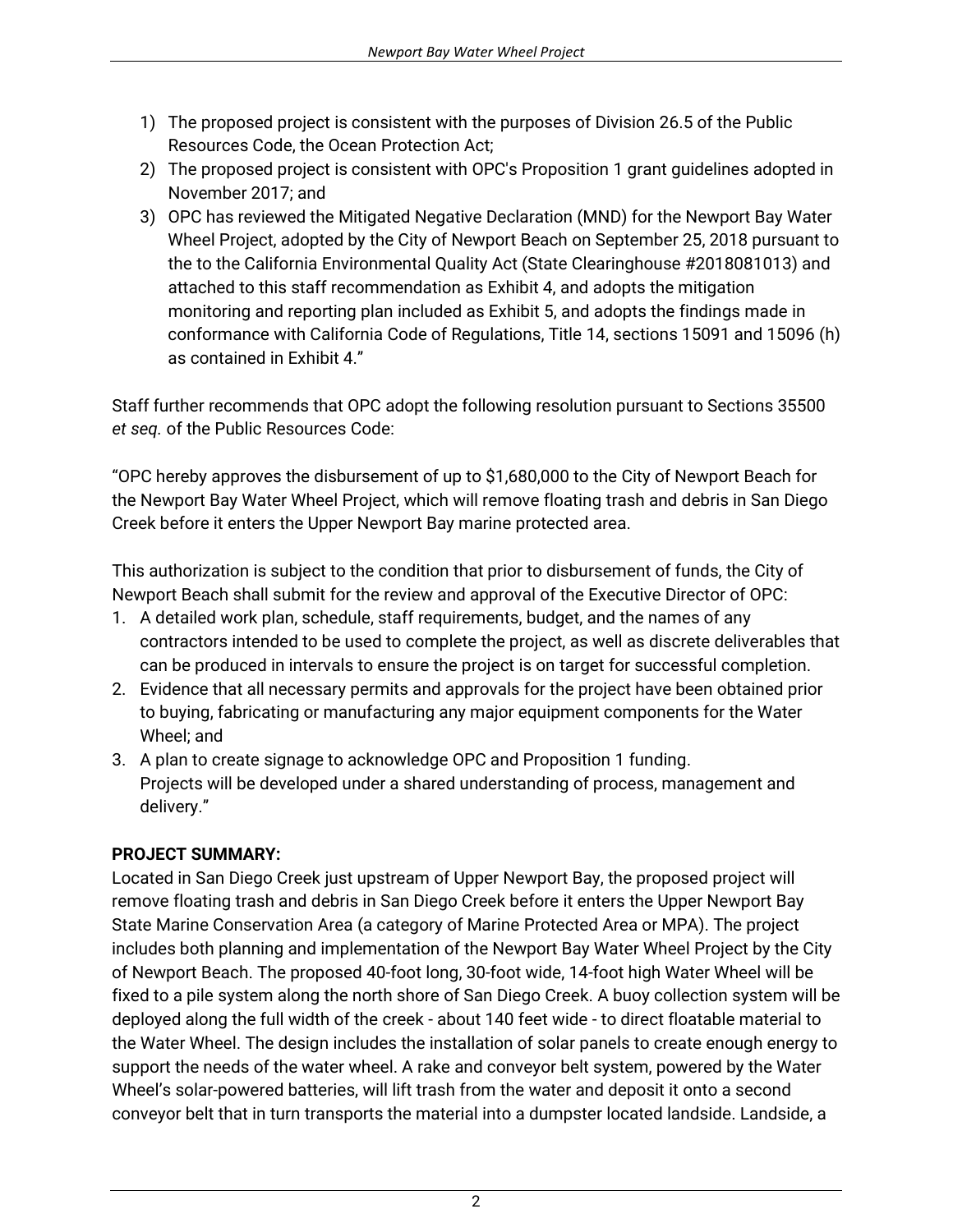truck access road will be graded into the wide channel bank to allow delivery of an empty dumpster that will be stationed on a landside concrete pad adjacent to the water wheel. When full, dumpsters will be removed and replaced with new ones. The channel bank and access road area will be revegetated with native plants, with attention to providing bushes and trees to screen the new hardscape improvements. The City of Newport Beach estimates that Newport Bay could immediately experience trash load reductions of 50%-80%. The proposed project schedule is for planning and permitting to be completed by the end of 2019, with construction taking place in 2020. The Water Wheel is designed to last a minimum of twenty years.



The proposed project design is based closely on the successful Baltimore Trash Wheel, which can remove 50,000 pounds of trash in a 24-hour period. Over the course of its first 22 months of operation, the Baltimore Trash Wheel picked up 127 dumpsters of trash and debris adding up to 420 tons. The public can track trash collection on the project website ([www.Mr.TrashWheel.com\)](http://www.mr.trashwheel.com) and can even download a spreadsheet detailing the composition of each individual dumpster. This data is used to educate the public via social media and educational events about the

impact that trash has on local waterways and the ocean. The Baltimore project has over 17,000 followers on <u>Facebook</u> and 17,000 on <u>Twitter</u>.<sup>1</sup> Like the Baltimore project, the Newport Bay Water Wheel Project will also have a trash characterization component and a public education program based on the Water Wheel, both implemented by the City of Newport Beach.

#### **Site Description**

San Diego Creek accounts for about 80% of the freshwater flow into Newport Bay. The flood channel in this reach of San Diego Creek is about 7-8 feet deep and is bordered by banks vegetated in large part by exotic and invasive plants. Large volumes of trash and debris – hundreds of cubic yards - enter Newport Bay, the Santa Ana-Delhi Channel, and San Diego Creek each year, fouling the intertidal areas around Upper Newport Bay and depositing at beaches at the Newport Dunes or around the harbor. Some of the trash and debris exits the Harbor Jetty and deposits on the beaches along the Balboa Peninsula, and south to Big Corona Beach and other beaches south of Newport Bay. In addition, some of the trash becomes embedded in the Bay sediments. The trash and debris decay in the bay, polluting the water column or becoming part of bay bottom sediment, if not eaten by fish and birds. Trash and debris also act as vectors for bacteria and pathogens, a hazard to animals that feed on them.

In addition to direct benefits to the Upper Newport Bay State Marine Conservation Area located immediately downstream from the project site, downstream and down coast marine protected areas like Crystal Cove State Marine Conservation Area, Laguna Beach State Marine Reserve, and Laguna Beach State Marine Conservation Area will also benefit from improved water quality as a result of the Water Wheel. Located just south of Newport Bay and the Balboa Peninsula, the Robert E. Badham Area of Special Biological Significance (ASBS) and the Irvine Coast Area of Special Biological Significance (ASBS) will also likely benefit from the proposed project.

<sup>&</sup>lt;sup>1</sup> Numbers are accurate as of the time of writing this document.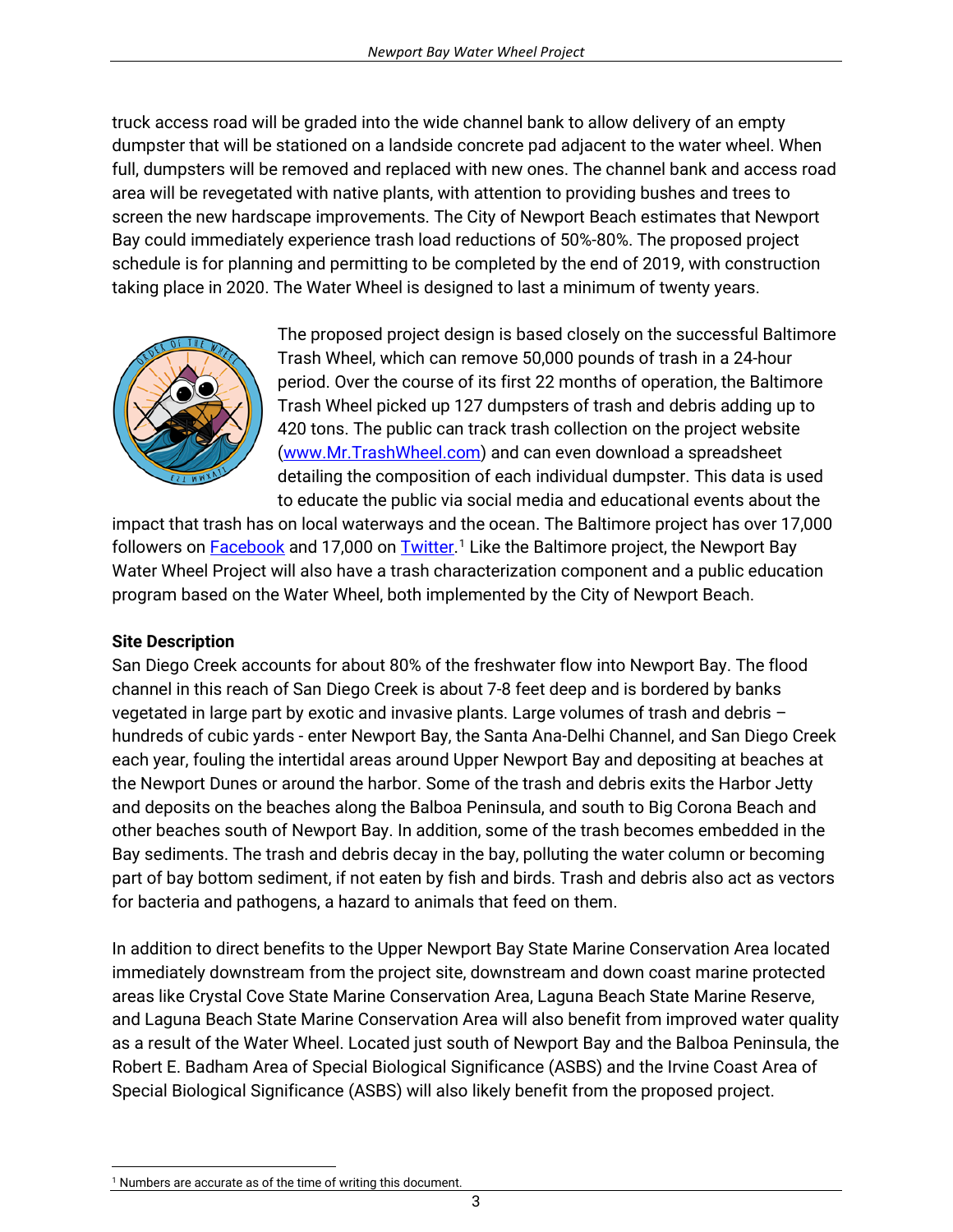#### **Project History**

Since San Diego Creek was connected to Upper Newport Bay in 1969, Newport Bay has been inundated with trash. Aside from a large trash boom installed at North Star Beach in the 2000s, there has not been an area-wide concerted effort to capture upstream trash entering Upper Newport Bay. However, beginning in 2002, the City of Newport Beach began implementing projects to reduce trash entering both Upper and Lower Newport Bay (i.e. Newport Harbor).

For Upper Newport Bay, in addition to the North Star Beach trash boom, the City of Newport Beach is part of a multi-city agreement to construct a Regional Trash Collection facility at the Santa Ana-Delhi Channel that will capture all trash from dry-weather and first-flush storms for an 11-mile sub-watershed area. The Water Wheel project is a key element in addressing the second major input to the Upper Bay - San Diego Creek – which is a much larger drainage area (approximately 120 square miles) that by some estimates contributes as much as 80% of the total trash load to the Upper Bay. For Lower Newport Bay, the City has installed numerous projects, including catch basin screens, marina trash skimmers, and CDS units to address the extensive network of storm drains that empty into Newport Harbor.

Looking to the longer term, the City of Newport Beach coordinates with the Environmental Protection Agency's National Pollutant Discharge Elimination System (NPDES) public education program to support its efforts to reduce the use of single-use plastics in favor of compostable materials. The City also partners with upstream cities and Orange County to do community outreach to promote trash source control changes.

## **Project Financing**

Staff recommends that OPC authorize encumbrance of up to \$1,680,000 to the City of Newport Beach to plan and implement the Newport Bay Water Wheel Project. The proposed project may not require expenditure of the full amount.

| Ocean Protection Council                        | \$1,680,000 |
|-------------------------------------------------|-------------|
| City of Newport Beach (preliminary design work) | \$99,000    |
| Help Your Harbor (preliminary design work)      | \$12,000    |
| PROJECT TOTAL COST                              | \$1,791,000 |

## **FUNDING SOURCE AND CONSISTENCY WITH PROPOSITION 1 GRANT GUIDELINES:**

The anticipated source of funds for this project is OPC's appropriation pursuant to the Water Quality, Supply, and Infrastructure Improvement Act of 2014 (Proposition 1, Water Code §79700 et. seq.). Funds appropriated to OPC derive from Chapter 6 (commencing with §79730) and may be used "for multibenefit water quality, water supply, and watershed protection and restoration efforts for the watersheds of the state" (Water Code §79731). Section 79732 identifies specific purposes for Chapter 6, which include protecting and restoring coastal watersheds, including, but not limited to, bays, marine estuaries, and nearshore ecosystems.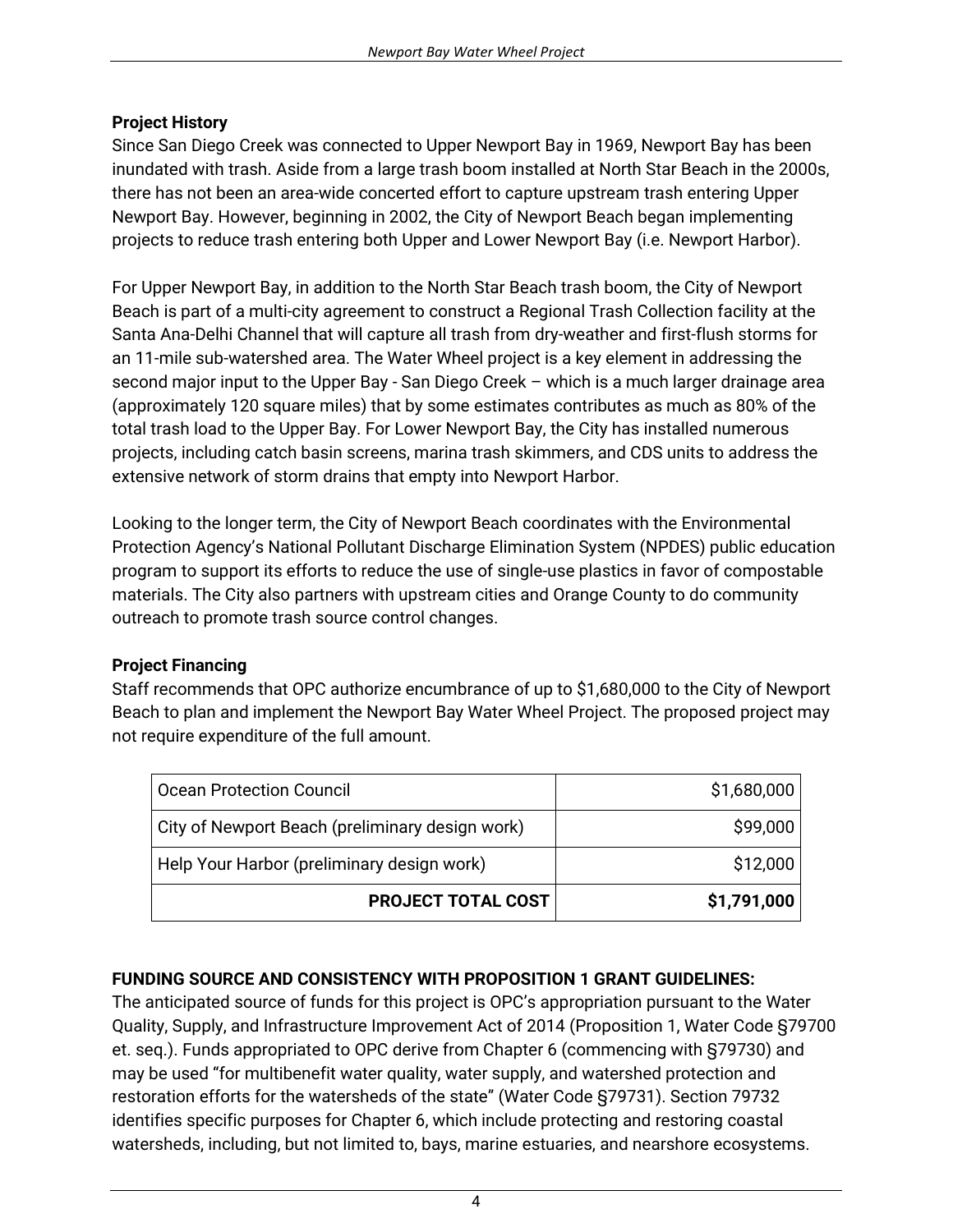The proposed project is an appropriate use of Proposition 1 funds because it will provide multibenefits: a healthier Newport Bay with improved water quality, as well as estuarine and nearshore ecosystems as well as protection of marine managed areas (both marine protected areas and Areas of Special Biological Significance). The project will also reduce pollution or contamination of rivers, lakes, streams, or coastal waters.

The table below summarizes the projects and funding amounts that were already approved in July 2018 by the Ocean Protection Council using Proposition 1 Round 2 funding, together with the proposed funding for the proposed project. Including the proposed project funding amount, the total amount of OPC Proposition 1 funding would total \$10,096,409.

| <b>Summary of OPC Funding - Proposition 1, Round 2</b>                        | <b>OPC Funds</b> |
|-------------------------------------------------------------------------------|------------------|
|                                                                               | Prop 1           |
| <b>Water Quality and Marine Debris Projects</b>                               |                  |
| THIS RECOMMENDED PROJECT - Newport Bay Water Wheel Project                    | \$1,680,000      |
| Quincy Jones Green Alley Stormwater Infiltration Project (Approved July       | \$1,000,000      |
| 2018)                                                                         |                  |
| Correcting Water Quality Problems at Morro Bay MPAs and National Estuary      | \$992,644        |
| (Approved July 2018)                                                          |                  |
| <b>SUBTOTAL</b>                                                               | \$3,672,644      |
| <b>Habitat Restoration and Climate Resilience Projects approved July 2018</b> |                  |
| Eel River Estuary and Centerville Slough Enhancement Project                  | \$950,000        |
| Elkhorn Slough Foundation for the Elkhorn Slough Tidal Marsh Restoration      | \$2,373,241      |
| Martin Slough Enhancement Project                                             | \$881,862        |
| Elk River Estuary and Tidal Wetlands Enhancement Project                      | \$1,038,853      |
| <b>Surfers Point Project</b>                                                  | \$355,000        |
| Restoring Eelgrass and Climate Resilience in San Francisco Bay Project        | \$824,809        |
| <b>SUBTOTAL</b>                                                               | \$6,423,765      |
|                                                                               |                  |
| OPC Funds Expended in Round 2 of Prop 1 (if project approved) - TOTAL         | \$10,096,409     |

The proposed project was selected through a competitive grant process under the OPC's Proposition 1 Grant Guidelines, which were adopted in November 2017. OPC's Proposition 1 Grant Program assembled a Round 2 Review Committee in early 2018 that consisted of OPC staff and twelve external reviewers from state and federal government agencies. External reviewers represented partner agencies including the California Department of Fish and Wildlife, the climate program of the Resources Agency, the State Water Quality Control Board, State Lands Commission, CalRecycle, the National Oceanographic and Atmospheric Administration (NOAA, USC Sea Grant, and the Coastal Commission.

The Review Committee scored all complete and eligible applications submitted in Round 2 according to the Scoring Criteria provided in the Grant Guidelines. After all proposals were scored and ranked, the Review Committee met and determined which projects should receive site visits from OPC Staff and members of the Review Committee. Following long-standing